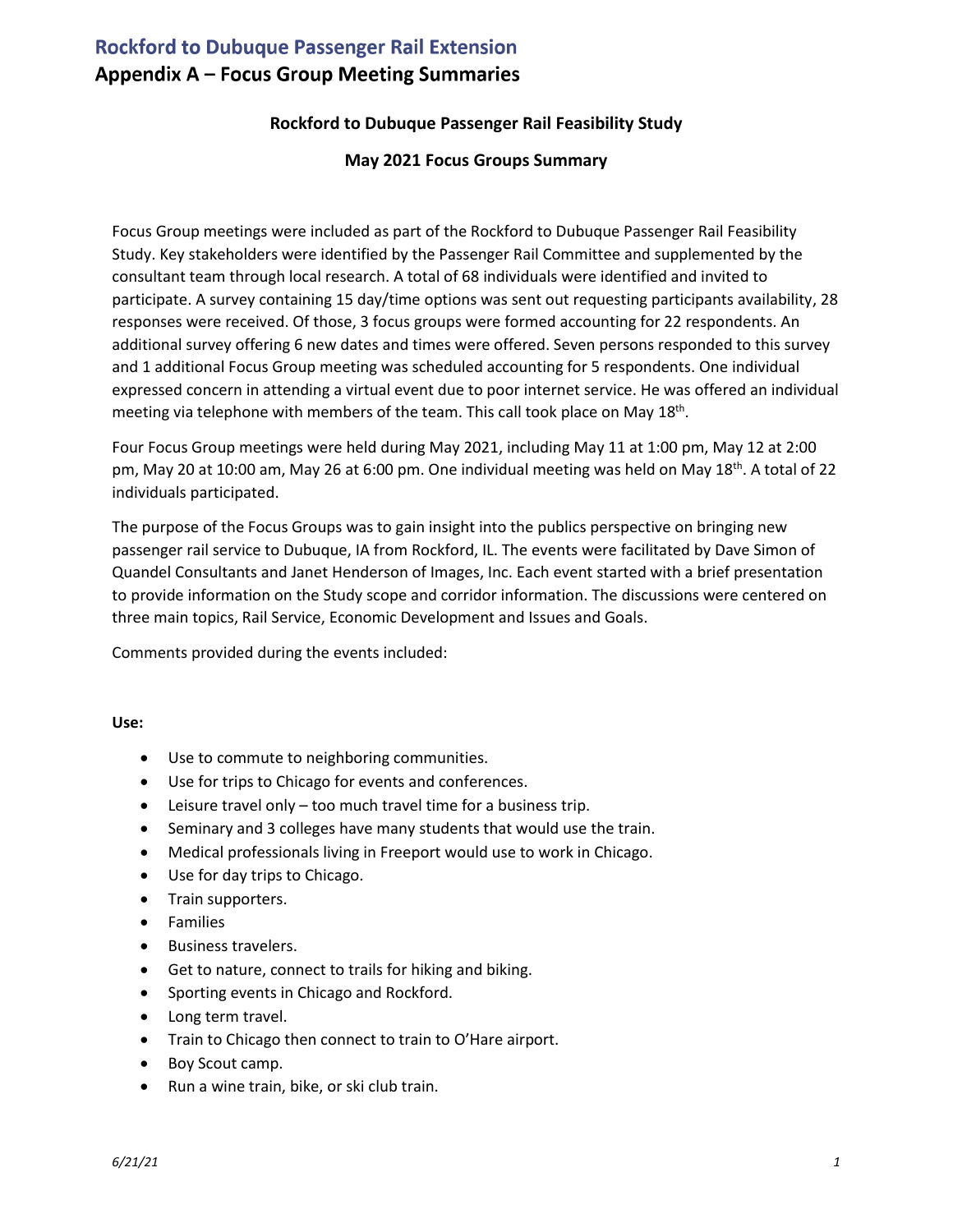- Special trains for sporting events especially Baseball and Hockey games.
- Special trains to ski resorts.
- Casino boats coming to Dubuque.
- Rockford to Dubuque for weekend trips.
- Travel to casino, waterparks, museums.
- Connection to Viking Cruise Line Service in Dubuque.
- Field of Dreams, Dyersville provide bus service from station.
- Educational trips with kids lock and dam, Mississippi River, Lake Michigan, trails, nature, etc.
- Trains connecting people to Illinois State Parks such as Apple River Canyon State Park.

#### **Travel time:**

- Quicker is better than having more stops.
- Have more stops and a few express trains.
- Have small town stations as flag stops so delays are minimized.
- Higher speeds are more desirable.
- Cheaper than air travel and time spent driving, parking and through security at airports adds to time.
- More stops are more efficient than driving, will not add much time.
- Needs to be 5 hours or less for trip from Chicago to Dubuque.
- Should eliminate stops or have express train, keep travel time to no more than 3  $\frac{1}{2}$  hours.
- Train could end in Galena until travel time could be improved beyond there.
- Maximum travel time from Chicago to Dubuque is 4 hours.
- Get new lighter and lower cars that can operate at higher speeds.
- Have fewer stops during the week for improved travel time and more stops on the weekend for leisure travelers.
- Positive Train Control and safer crossings might allow higher train speeds.

#### **Stations:**

- Station locations should have easy access to roadways.
- Close to walkable destinations.
- Gets the community names on the map to attract tourism.
- Need long term parking.
- Freeport, Galena, Lena, Est Dubuque, Dubuque, Warren, Council Hill (west of Scales Mound),
- Cost to communities.
- Lena has architectural study of station, purchased land, and were looking at grants until they were told they could not have a station.
- Consider tradeoff between number of stations and travel times.
- Old Freeport depot now privately owned.
- Create train observation platforms for people to watch the trains.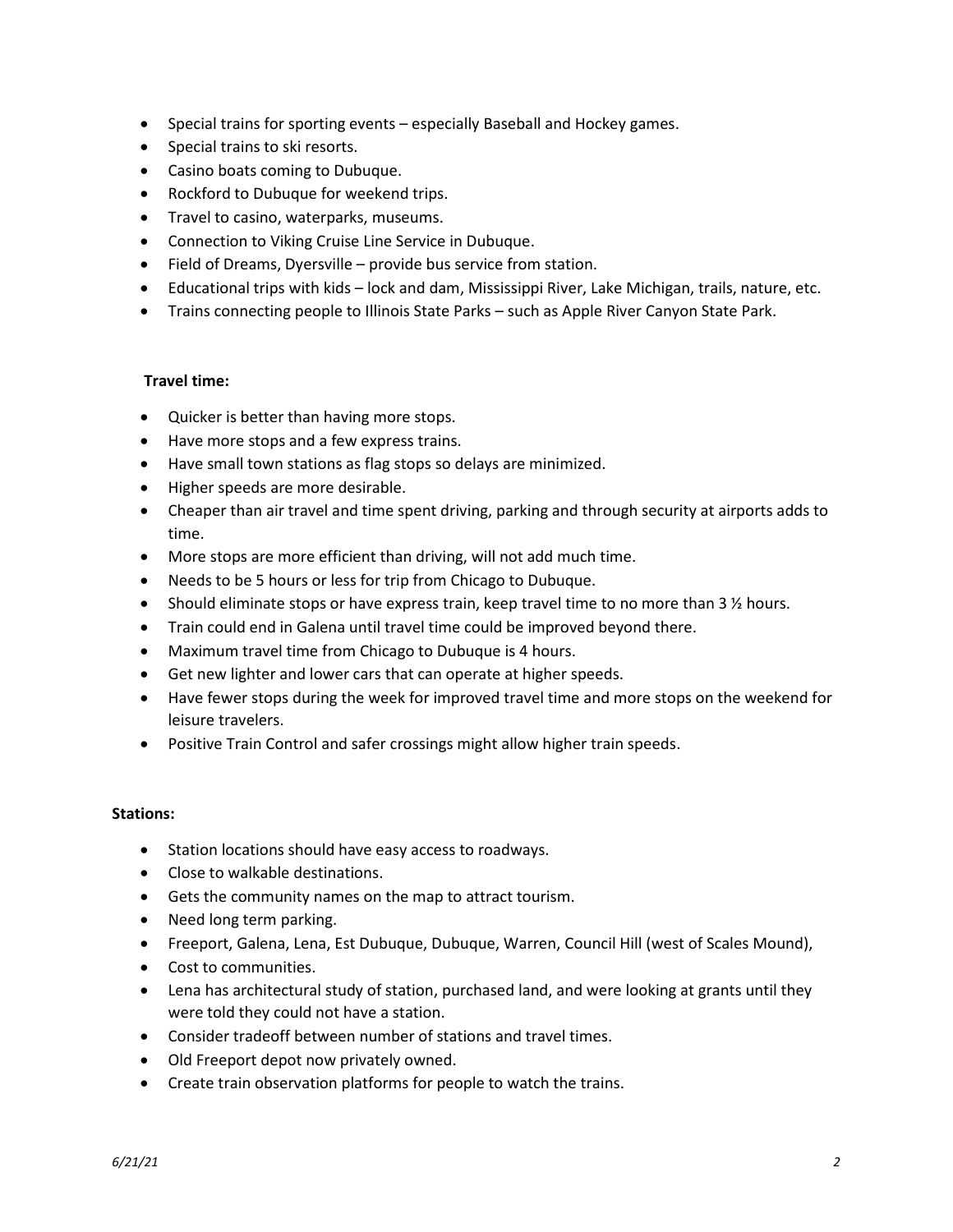## **Economic benefits:**

- Rockford is the biggest economic driver to the area.
- Good for Galena tourism.
- Opportunities for new jobs and grow tourism in Dubuque.
- Mostly would be for Chicago tourism.
- Fill hotels, vacation rentals, and B&B's that are walkable from the station.
- Build housing/apartments near stations.
- New businesses such as coffee house and shops near stations.
- Use development model Normal Il used for development near the station.
- More weekend visitors.
- More condos and vacation rentals.
- Boost to local economy not Chicago.
- Manufacturing
- Provides an additional transportation option.
- Increase residency of executive level staff.
- Improved quality of life.
- Dubuque River Walk huge employment growth.
- Buffer growth.
- Trips to Chicago would save on parking and tolls.
- Revitalization people moving out of big cities post-Covid.
- New residents were all a visitor first.

#### **Issues:**

- Train will not compete with airports, attract different travelers.
- Ability to get around when they get off the train.
- No rental cars available.
- How to keep the momentum going for economic benefits.
- How to pay for improvements and rail service.
- Iowa does not want to contribute financially.
- Too much freight traffic on the BNSF section along the river.
- Rail expansion will bring Chicago crime to the area.
- Rural communities want funding spent on new or improved roads not trains.
- Not all communities support this service.
- Issues with road and bridge weight limits are an issue for truck traffic, this should be addressed before spending on rail.
- Cost burden should not be on businesses or property owners.
- High cost.
- Railroads should pay to install PTC.
- Waiting for this since 2007.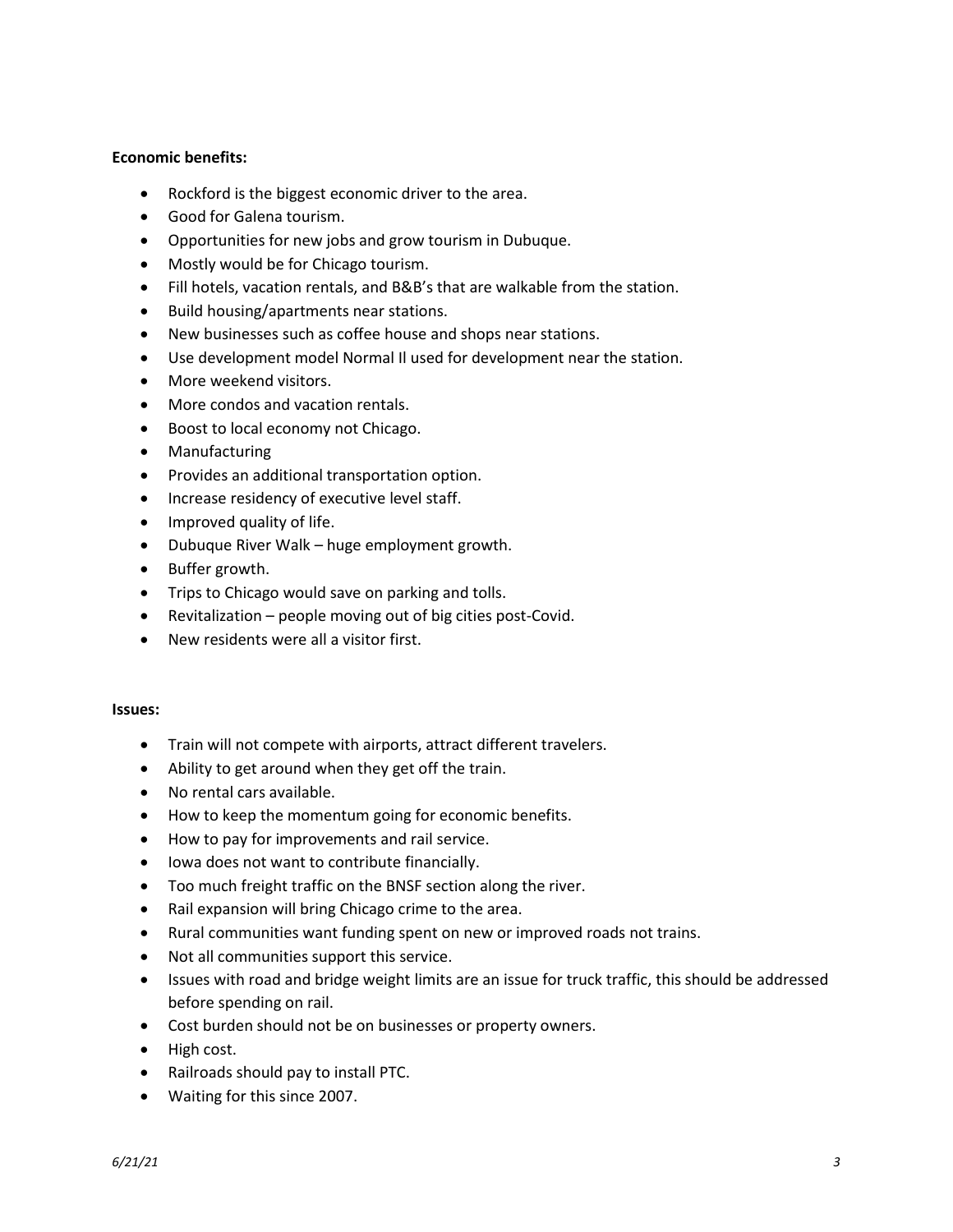- Should be high speed, the rest of the world is ahead of us.
- Cheaper to drive.
- Need sufficient parking and train frequency.
- Commuting is not an option.
- Jo Davies County is opposed to service.
- Ridership numbers that are defendable.
- Gaining support due to costs.
- Community costs for stations.
- Freight traffic delays.
- Savannah and East Dubuque have too many freight trains to fit in passenger service.
- Train can only average 65 mph.
- Cannot agree on what is sufficient marketing.
- Need more trains per day, service levels drive ridership.
- Need to travel at high speeds to reduce travel time.
- Potential impact to air travel.
- US trains not designed for success.
- Too many slow zones, need improved signal system.
- More trains may create safety problems at crossings.
- Business travelers will prefer to drive due to flexibility, time savings, and control.
- Train was fast in the 1970's.
- Working with host railroads can be challenging.
- Freight and passenger rail conflicts.
- High cost of infrastructure.
- Environmental clean-up of sites.
- If too many people come to Galena, the roads will need to be expanded and do not want 4 lane roadways there.
- Unexpected issues cause delays and increase cost.
- Some communities do not have Uber/Lyft services yet.

## **Goals:**

- Train would expand the suburbs.
- Improve the economy through tourism growth.
- Increase ridesharing services so people could get around towns.
- Extend the route through Iowa.
- Remove cars from the roads to limit the number of accidents.
- Get funding from Washington, D.C.
- Attract young people to live in these communities.
- New amenities.
- Add high tech job residents since they can work from anywhere.
- Produce a defendable document with true costs and benefits.
- Complete project and have train operating in 5 years.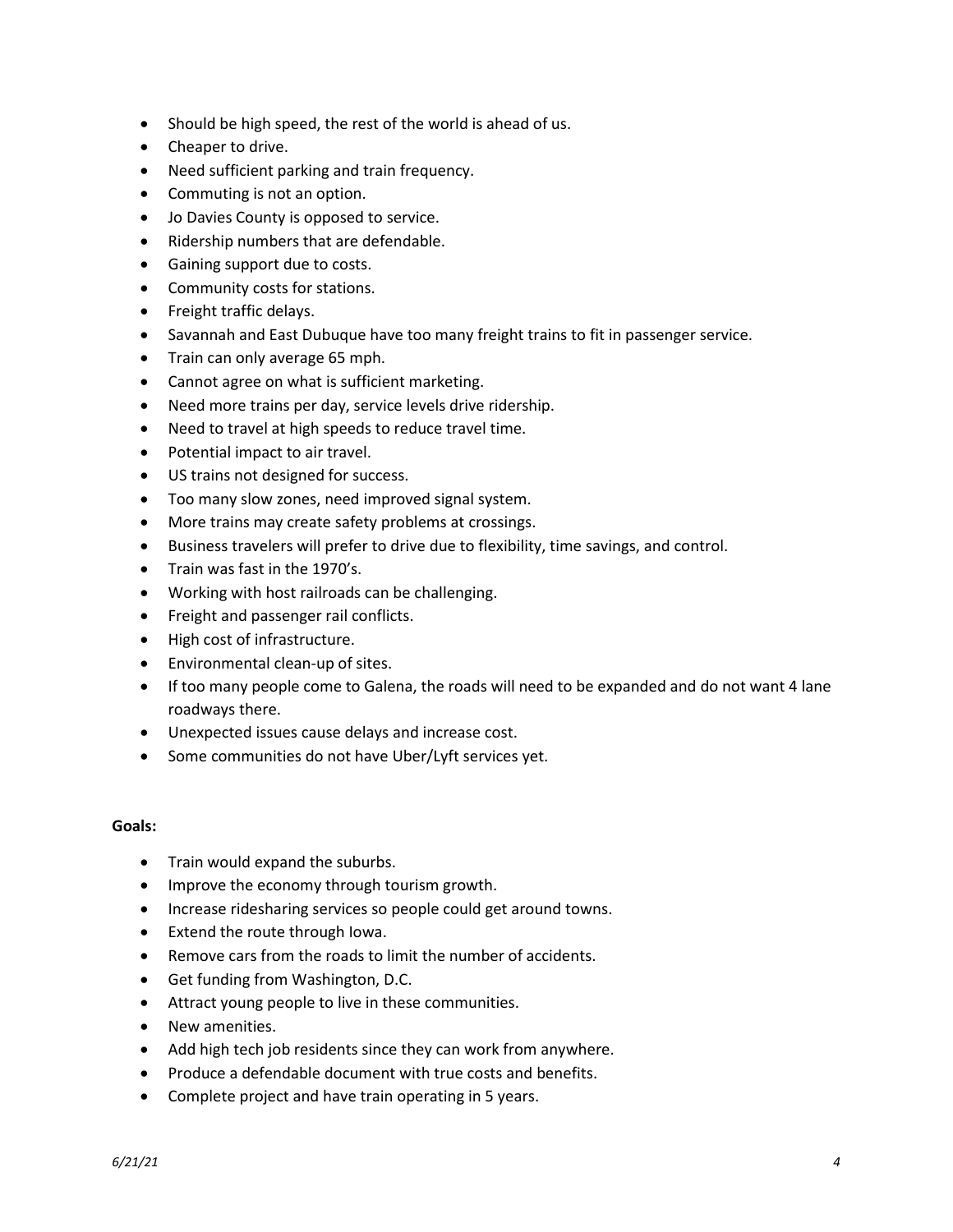- Make a firm decision to move ahead or not.
- Develop so return on investment benefits all communities and the region.
- Stations and service need to be appealing.
- ADA compliant.
- Service that continues to Waterloo.
- Add additional mile-long sidings to help with passenger/freight train movements.
- Create partnerships with community colleges.
- Include Park and Ride lots in Dubuque.
- Travel time must be compatible with the automobile.
- Ride quality must be acceptable.
- Lay out next steps.
- Present simple fact sheet to legislators with details on feasibility, costs, ridership, schedule.
- Need multimodal transportation include other services at stations.
- Education on benefits of rail travel for the economy and environment.
- Include Iowa DOT.

#### **Miscellaneous:**

- List of 60,000 signature petition in mid-2000 to support the service.
- There was controversy over the Zephyr costing IL \$12M.
- Wisconsin role with proximity to state line.
- Dubuque is the ideal location for a layover facility.
- Marketing is critical for successful service.
- This route is included in the Iowa State Rail Plan.
- Consider throughway bus service instead of rail from Moline to Iowa City.
- Highway 20 is in terrible condition and must be fixed before funds are spent on rail.
- Poor condition of Highway 20 may make train service more desirable.
- Trains are the main form of transportation for people in Chicago, not out west.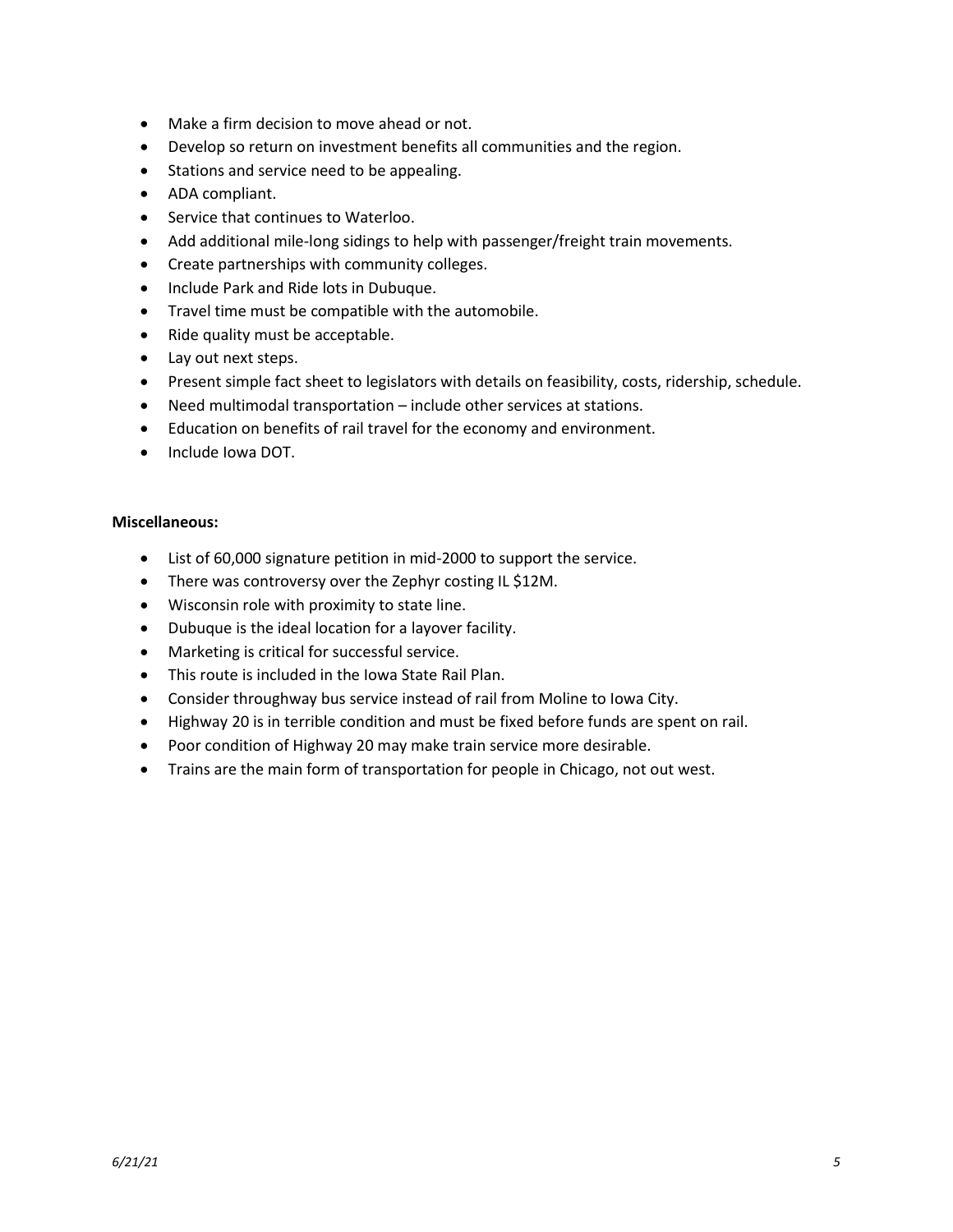| Date            |                |                |                                      |
|-----------------|----------------|----------------|--------------------------------------|
| <b>Attended</b> | <b>First</b>   | Last           | <b>Affiliation</b>                   |
|                 | Mark           | Arnold         | Ride the Rail                        |
|                 | Jim            | Baranski       | Baranski Hammer Moretta              |
|                 | Beth           | Baranski       | <b>Sheehy Architects</b>             |
|                 | <b>Brandon</b> | <b>Behlke</b>  | Galena Gazette                       |
|                 | Pam            | Bernstein      | Galena City Council                  |
|                 | Aaron          | <b>Booker</b>  | Winnebago County                     |
|                 | Ann            |                |                                      |
| 5/11/2021       | Marie          | Cain           | Winnebago/Boone Farm Bureau          |
|                 | Mike           | Casper         | Jo Carroll Energy                    |
|                 | Janet          | Checker        | Jo Daviess County                    |
|                 | <b>HR</b>      | Cook           | <b>Five Flags Center</b>             |
|                 | John           | Cook           | <b>Ride the Rail</b>                 |
| 5/20/2021       | Todd           | Dalsing        | Dubuque Airport                      |
| 5/20/2021       | Rob            | <b>Davies</b>  | Local Development Authority          |
|                 | Angela         | DeVere         | <b>Galena Chamber of Commerce</b>    |
|                 | Mark           | <b>Diddens</b> | Owns business in Elroy, County Board |
| 5/26/2021       | Jason          | Duba           |                                      |
|                 | Frank          | Eubank         | Village of Winnebago                 |
|                 | Tom            | Ford           | <b>Ride the Rail</b>                 |
|                 | Kathy          | Gable          | Jo Daviess County                    |
|                 | Teri           | Goodman        | City of Dubuque                      |
| 5/12/2021       | Molly          | Grover         | Dubuque Chamber                      |
| 5/20/2021       | Rick           | Harnish        | Midwest High Speed Rail              |
| 5/11/2021       | Kirstin        | Hinds          | Freeport                             |
|                 | Dwight         | Hopfauf        | <b>Hotel Julien</b>                  |
| 5/12/2021       | Phil           | Jackman        |                                      |
|                 | Larry          | Jogerst        | <b>Stephenson County</b>             |
| 5/20/2021       | Steve          | Keeffer        | Jo Daviess County                    |
|                 | James          | Leamy          | Lena Depot Gang                      |
| 5/12/2021       | Emily          | Legel          | Northwest IL Economic Development    |
|                 | Dan            | Lobianco       | Dubuque Main Street                  |
|                 | Kevin          | Lynch          | Net-Smart                            |
|                 | Laura          | Maher          | City of Rockford                     |
| 5/11/2021       | Amiee          | Martelle       | Riverport Railroad                   |
| 5/20/2021       | Amanda         | Martin         | Iowa DOT                             |
|                 | Marc           | McCoy          | <b>Gelena City Council</b>           |
|                 | Steve          | McIntyre       | Elizabeth                            |
|                 | Karleen        | Merchant       | Seward                               |

## **Identified Focus Group Participants**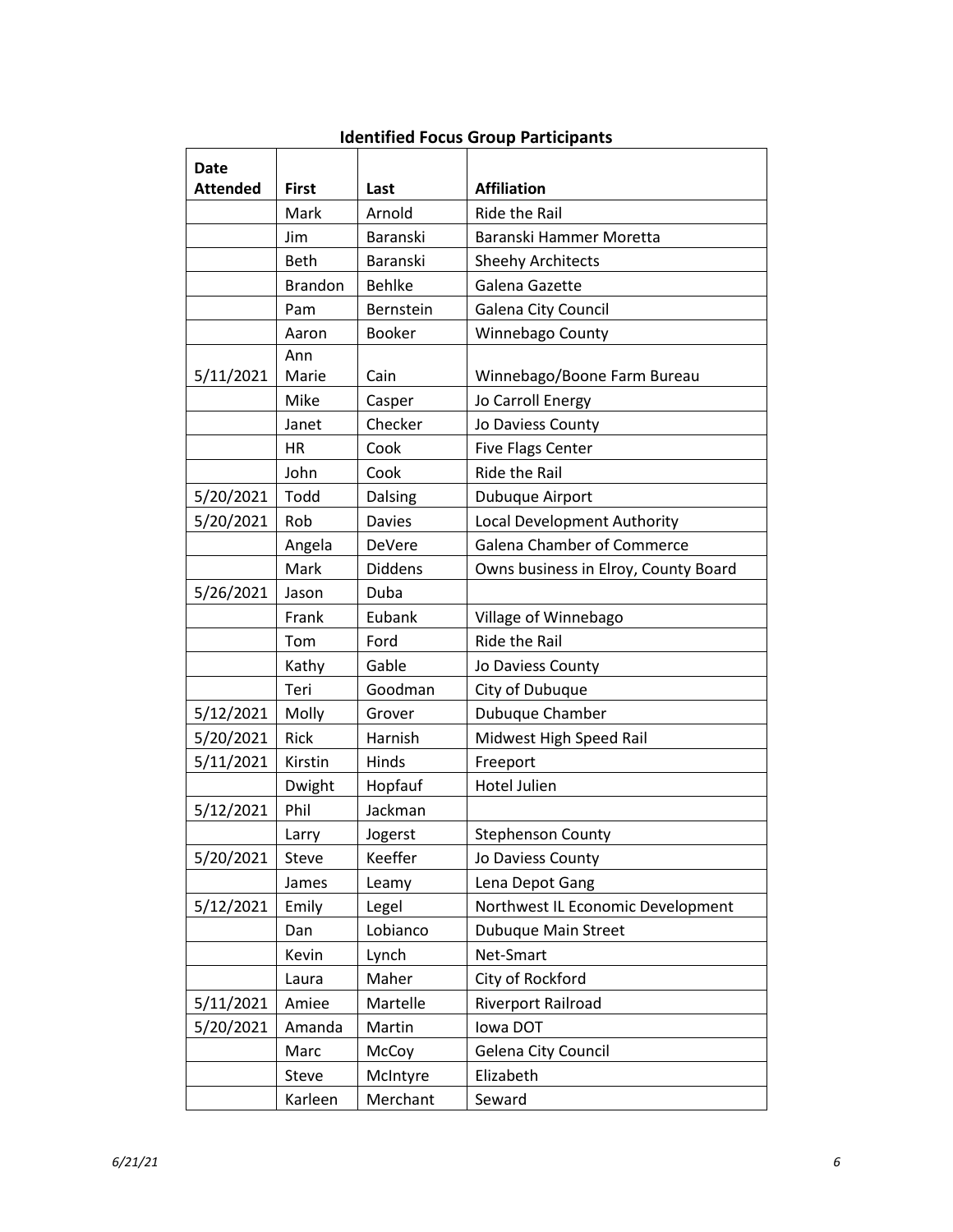| 5/12/2021 | Jodi        | Miller         | Freeport                                    |
|-----------|-------------|----------------|---------------------------------------------|
|           | Mark        | Mullen         | Village of Nora                             |
|           | Merle       | <b>Neises</b>  | <b>Ride the Rail</b>                        |
|           | Rose        | Noble          | <b>Gelena Country Tourism</b>               |
|           | Robert      | O'Connor       | Jo Daviess County                           |
|           | Tom         | Ohms           | Apple Canyon Lake                           |
| 5/11/2021 | David       | Overby         | Ride the Rail                               |
|           | <b>Brad</b> | Petersburg     | Jo Daviess Conservation Foundation          |
| 5/16/2021 | Gerold      | Podraza        |                                             |
| 5/11/2021 | Keith       | Rahe           | <b>Travel Dubuque</b>                       |
|           | Wayne       | Raisbeck       | Warren                                      |
|           | Cheryl      | Reitz          | Hanover                                     |
|           | Mark        | Robinson       | Ride the Rail                               |
|           | Colin       | Sanderson      | Eagle Ridge                                 |
| 5/26/2021 | Roger       | Schamberger    | Lena Depot Gang                             |
|           | John        | Schroeder      | Ride the Rail                               |
| 5/11/2021 | Ryan        | Sempf          | Dubuque Chamber                             |
| 5/12/2021 | Doug        | Spyrison       | Ride the Rail                               |
|           | Steve       | Stadel         | <b>Scales Mound</b>                         |
|           | Patrick     | <b>Stiefel</b> | Village of Apple River                      |
|           | Tom         | Stoval         | community leader                            |
|           | Kurt        | Strand         | America's River Museum                      |
|           | Lynn        | Sutton         | community leader                            |
| 5/11/2021 | Eric        | Tison          | Jo Daviess County                           |
| 5/26/2021 | Sydney      | Turner         | Region 1 Planning Council                   |
|           | Alana       | Turner         | <b>Galena Downtown Business Association</b> |
|           | Dave        | Wahlert        | Ride the Rail                               |
| 5/12/2021 | Dennis      | Waltman        | Ride the Rail                               |
|           | Lynn        | Werner         | <b>Ride the Rail</b>                        |
|           | Mark        | Williams       | <b>Greater Freeport Partnership</b>         |
|           | Dave        | Winters        | <b>Ride the Rail</b>                        |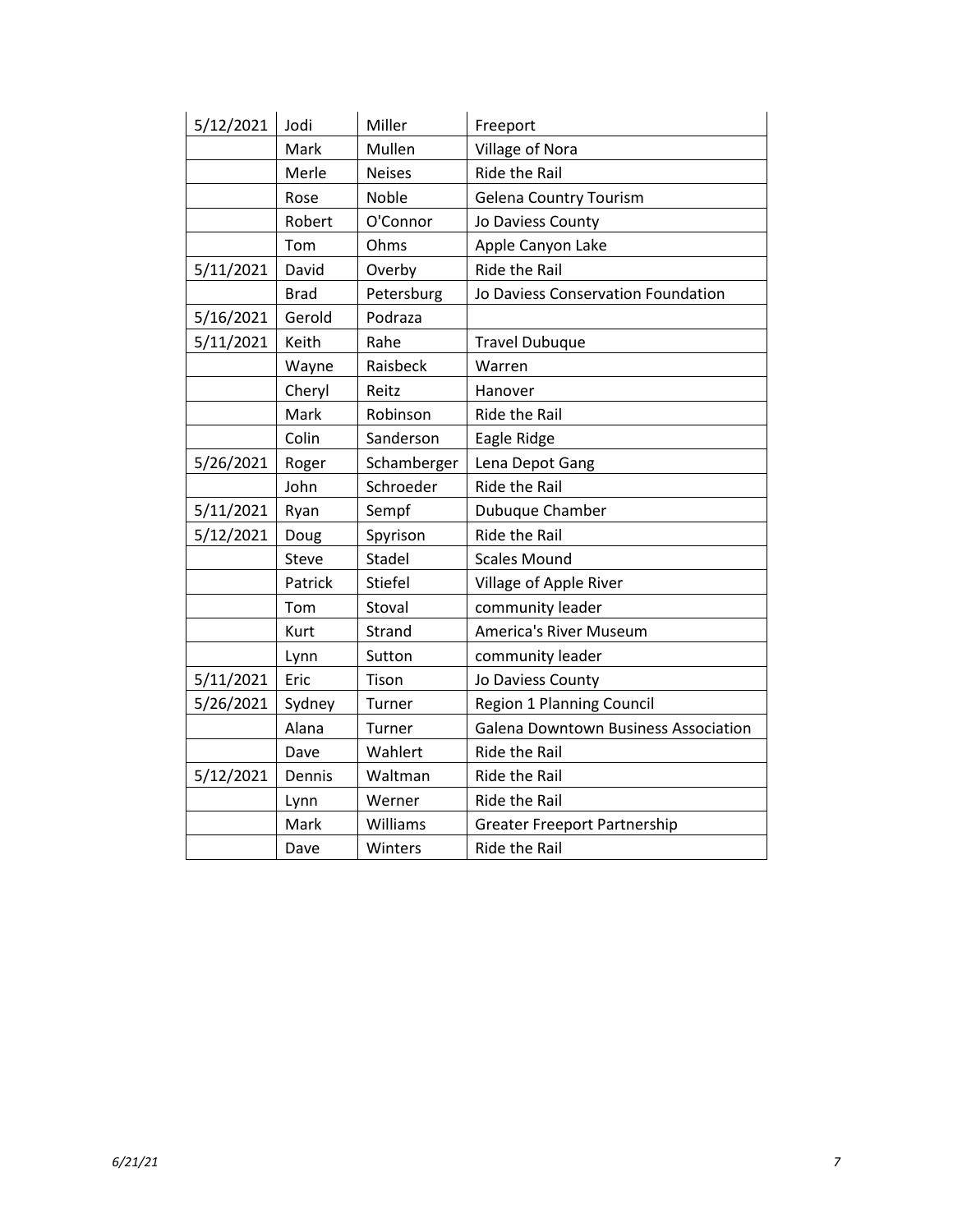## Rockford to Dubuque Passenger Rail Feasibility Study

## March 2022 Focus Groups Summary

Focus Group meetings were included as part of the Rockford to Dubuque Passenger Rail Feasibility Study. Key stakeholders were identified by the Passenger Rail Committee and supplemented by the consultant team through local research. A total of 68 individuals were identified and invited to participate. A first round of meetings was held in May 2021 and 22 individuals participated. All identified individuals were again invited to participate in the Focus Group Round 2. Invitations were sent through email notifications.

Five Focus Group meetings were held during March 2022, including Monday, March 21 at 2:00, Monday, March 21 at 5:00, Tuesday, March 22 at 9:00, Tuesday, March 22 at 6:00, and Monday, March 28 at 1:00. A sixth event was offered for Monday, March 28 at 4:00; however, there were no RSVPs for this event. A total of 16 individuals registered for these events and 12 participated. One attendee was not on the list of identified participants but joined as a staff member from Region 1 Planning Council.

The purpose of the Focus Groups was to provide a summary of what we learned at the first round of meetings and to provide an overview of the results of the feasibility study. The virtual events were facilitated by Dave Simon of Quandel Consultants and Janet Henderson of Images, Inc. Each event included approximately a one-hour presentation. Participants were invited to ask questions throughout the presentation and an open session was held at the end for any additional comments or questions.

Comments provided during the events included:

- Notice that there are USDA grants available to low population areas for train stations.
- Amtrak provides funding to bring backstopped service.
- Integration of road and rails should be considered as a way to reduce vehicle crashes.
- A train could be used for evacuation in case of emergency, especially in Galena where there are only a few ways in or out of town.
- Private railroads provide funding to the University of Illinois to research rail issues.
- The government should not pay for upgrades to freight railroad infrastructure.
- CN is improving grade crossings in Jo Daviess County including the installation of lights and gates.
- Noted that the mayor of Seward is interested in passenger rail service since there is a campground nearby.
- An old siding was removed near the Rt 20 bridge past Grand Park north of the depot.
- The old Rockford station on Main Street, east of the Rock River would be a good location for a station since it is in a neighborhood.
- The cost of roads should be compared to the benefits gained.
- Letters should be written to senators to get federal funding for this project.
- Could money be saved if the train terminated in Galena instead of Dubuque?
- Consider ending the corridor in East Dubuque unless Iowa shares the cost.
- Iowa would need a legislative decision to spend any money on this project.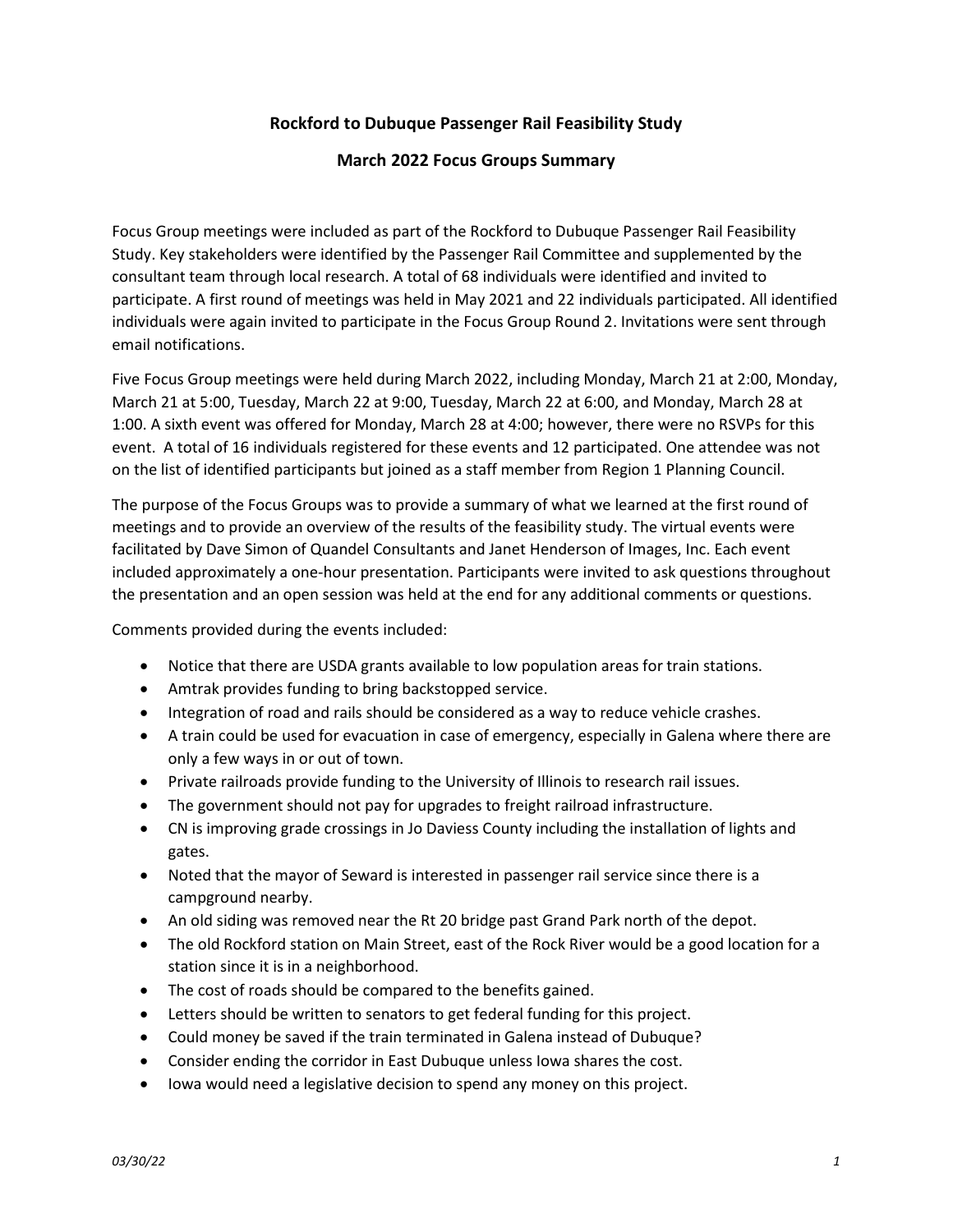- Iowa could do some passenger rail planning with 2009 funds, however, Moline to Iowa City is the first priority.
- Iowa DOT worked with Illinois on the Dubuque station location for the 2010 grant application.
- Two trains are a good place to start.
- Using the spur in Dubuque is a good idea since it is owned by the city. It may be possible for the train to stay there overnight.
- Specialty trains should be offered for Boy Scout troops, and ski trips.
- Believe Iowa will not contribute funding. There is lack of political interest.
- In the 1950's the train between Chicago and Dubuque took three hours, it should be able to be faster now.
- The train should continue further into Iowa, not terminate at Dubuque.
- Should explore other options for train sets. Some are lighter which allows them to speed up and slow down faster which will improve the travel time. Perhaps use DMUs (Diesel Multiple Units).
- What are the costs to the communities for rail terminals?
- Bill Gates has an ownership stake in the CN, maybe he would agree and support passenger rail trains.
- With gas prices going up, people want to ride the train.
- Think there should be more than two trains between Chicago and Rockford.
- Concerned about last-mile transportation.
- Will there be high- or low-level platforms?
- A more in-depth look at the benefits of rail to the climate should be addressed.
- When will the service be operational?
- Two round trips are wasteful of the crew's time. Three round-trips should be the minimum. There is enough time to run a third roundtrip between the other two roundtrips.
- What happens if CN refuses to allow passenger trains?
- Parking shown in Freeport is not sufficient for the estimated ridership.
- Who pays for the needed subsidy? Where does the money come from?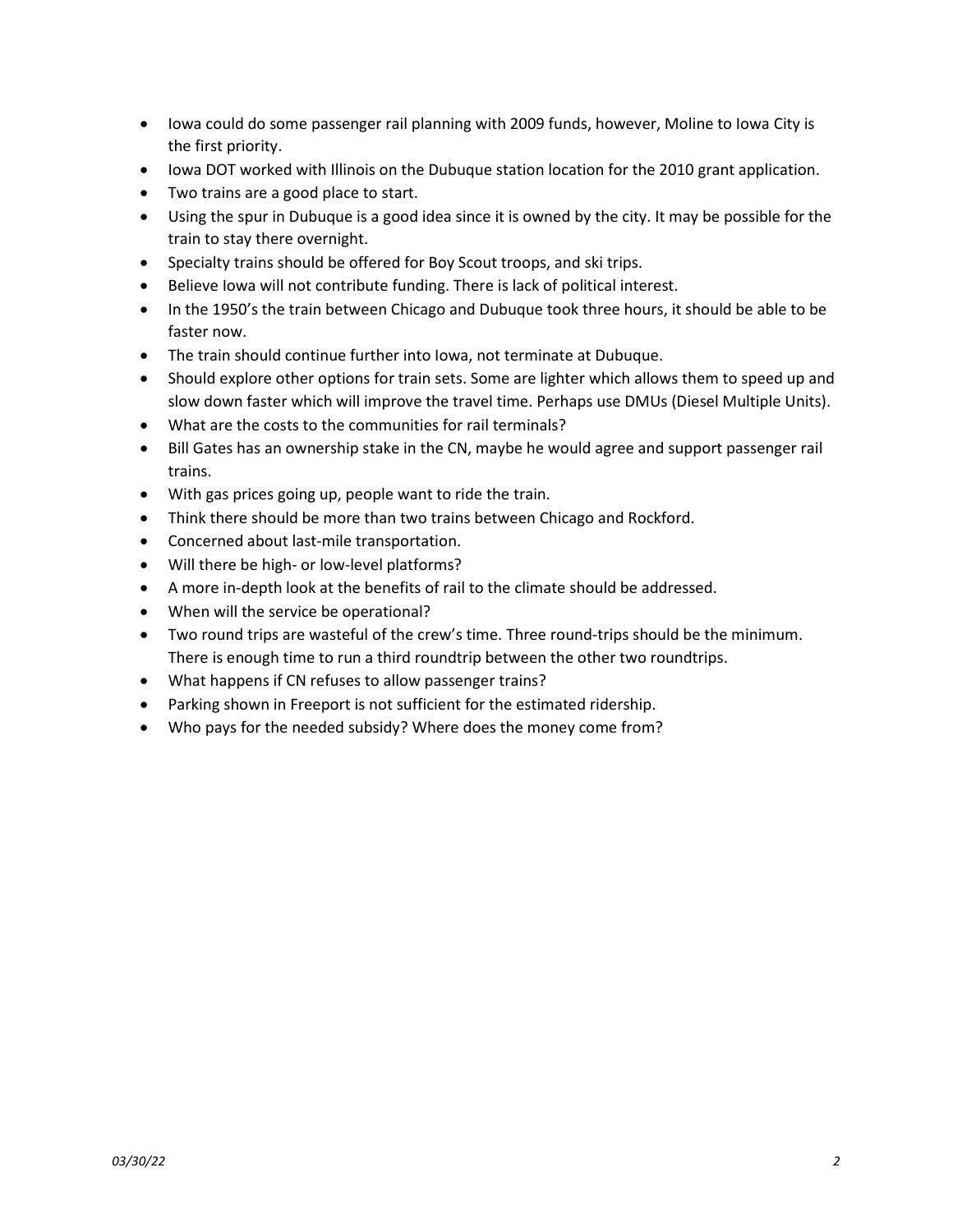| <b>Date</b><br><b>Attended</b> | <b>First</b>   | Last           | <b>Affiliation</b>                   |
|--------------------------------|----------------|----------------|--------------------------------------|
|                                | Mark           | Arnold         | Ride the Rail                        |
|                                | Jim            | Baranski       | Baranski Hammer Moretta              |
|                                | <b>Beth</b>    | Baranski       | <b>Sheehy Architects</b>             |
|                                | <b>Brandon</b> | <b>Behlke</b>  | Galena Gazette                       |
|                                | Pam            | Bernstein      | Galena City Council                  |
|                                | Aaron          | <b>Booker</b>  | Winnebago County                     |
|                                | Ann            |                |                                      |
|                                | Marie          | Cain           | Winnebago/Boone Farm Bureau          |
|                                | Mike           | Casper         | Jo Carroll Energy                    |
|                                | Janet          | Checker        | Jo Daviess County                    |
|                                | <b>HR</b>      | Cook           | <b>Five Flags Center</b>             |
|                                | John           | Cook           | Ride the Rail                        |
|                                | Todd           | Dalsing        | Dubuque Airport                      |
|                                | Rob            | <b>Davies</b>  | Local Development Authority          |
|                                | Angela         | DeVere         | Galena Chamber of Commerce           |
|                                | Mark           | <b>Diddens</b> | Owns business in Elroy, County Board |
|                                | Jason          | Duba           |                                      |
|                                | Frank          | Eubank         | Village of Winnebago                 |
|                                | Tom            | Ford           | <b>Ride the Rail</b>                 |
|                                | Kathy          | Gable          | Jo Daviess County                    |
|                                | Teri           | Goodman        | City of Dubuque                      |
|                                | Molly          | Grover         | Dubuque Chamber                      |
| 3/28/22                        | Rick           | Harnish        | Midwest High Speed Rail              |
|                                | Kirstin        | Hinds          | Freeport                             |
|                                | Dwight         | Hopfauf        | <b>Hotel Julien</b>                  |
| 3/22/22                        | Phil           | Jackman        |                                      |
|                                | Larry          | Jogerst        | <b>Stephenson County</b>             |
|                                | Steve          | Keeffer        | Jo Daviess County                    |
|                                | James          | Leamy          | Lena Depot Gang                      |
|                                | Emily          | Legel          | Northwest IL Economic Development    |
|                                | Dan            | Lobianco       | <b>Dubuque Main Street</b>           |
|                                | Kevin          | Lynch          | Net-Smart                            |
|                                | Laura          | Maher          | City of Rockford                     |
| 3/28/22                        | Amiee          | Martelle       | Riverport Railroad                   |
| 3/21/22                        | Amanda         | Martin         | lowa DOT                             |
|                                | Marc           | McCoy          | Galena City Council                  |
|                                | Steve          | McIntyre       | Elizabeth                            |
|                                | Karleen        | Merchant       | Seward                               |

## Identified Focus Group Participants